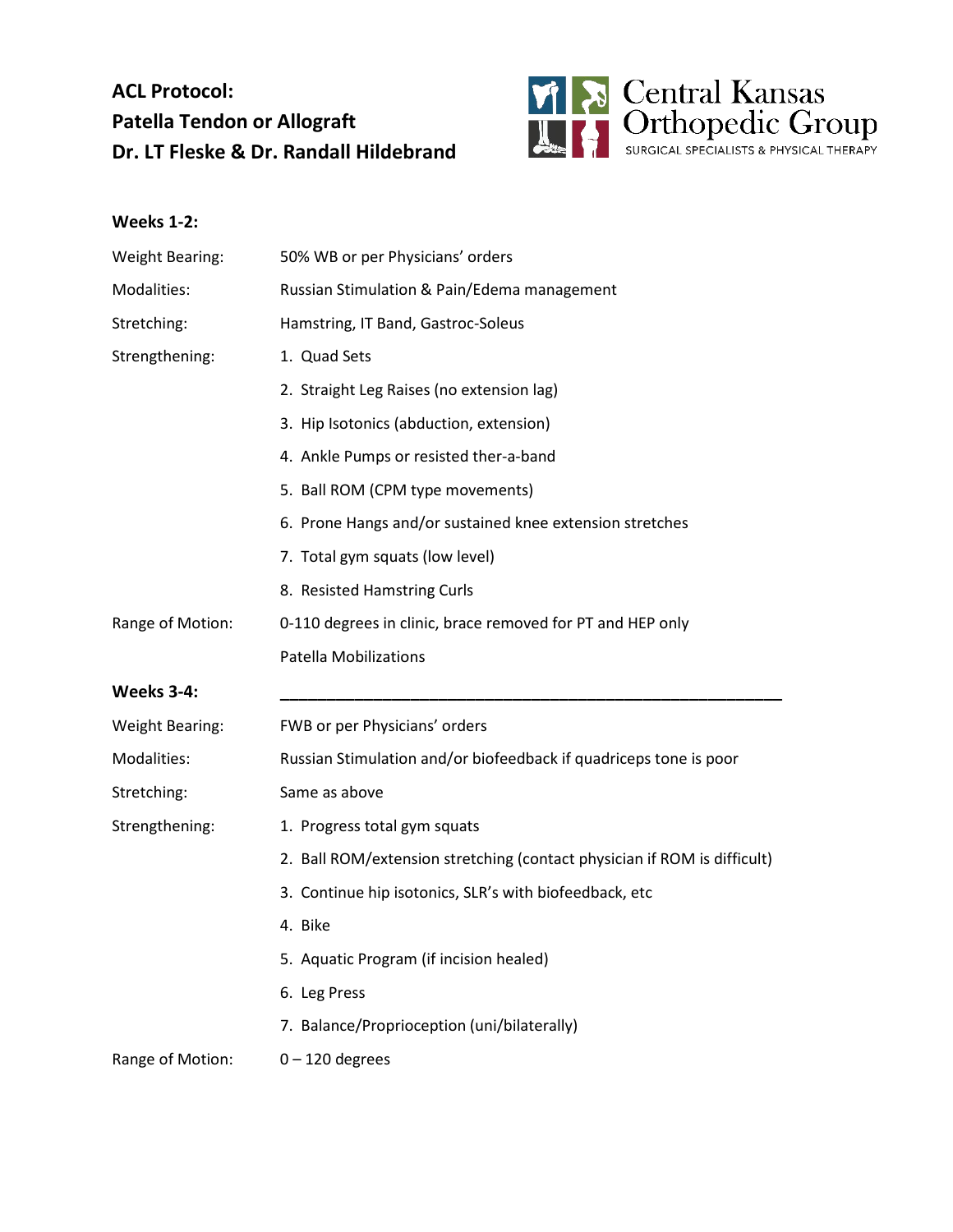| Weeks 5-6:             |                                                                                |
|------------------------|--------------------------------------------------------------------------------|
| <b>Weight Bearing:</b> | 100% weight bearing or per Physicians' orders                                  |
| Modalities:            | As needed                                                                      |
| Stretching:            | Continues as needed, should be equal bilaterally at this time                  |
| Strengthening:         | 1. Elliptical                                                                  |
|                        | 2. Dynamic Warmup                                                              |
|                        | 3. Ball Bridges, Planks, Ball Hamstring Curls, Ball Squats                     |
|                        | 4. Resisted Walking                                                            |
|                        | 5. Single leg stance, balance                                                  |
| Range of Motion:       | 0-135 degrees                                                                  |
| <b>Weeks 7-8:</b>      |                                                                                |
| <b>Weight Bearing:</b> | Full Weight bearing, work to establish normal gait pattern                     |
| Strengthening:         | 1. Hamstring Curls                                                             |
|                        | 2. Leg Press or upper level total gym (uni/bilaterally)                        |
|                        | 3. Squats (gluteal involvement)                                                |
|                        | 4. Single leg stance/balance as tolerated)                                     |
| Cardiovascular:        | 1. Stationary Bike (10-20 min)                                                 |
|                        | 2. Swimming (deep water cycling, treading water, walking)                      |
|                        | 3. Elliptical, treadmill (walking), stair machine                              |
| Range of Motion:       | Equal Bilaterally in flexion and extension                                     |
| <b>Weeks 9-12:</b>     |                                                                                |
| Strengthening:         | 1. Dynamic Warmup                                                              |
|                        | 2. Eccentric Quadriceps activities (no patellofemoral joint pain)              |
|                        | 3. Squats with proper technique                                                |
|                        | 4. Lunges                                                                      |
|                        | 5. Resisted walking                                                            |
|                        | 6. Wall Sits                                                                   |
|                        | 7. Single leg balance, proprioception                                          |
| Cardiovascular:        | 1. Combination of exercise (bike, walking, elliptical, swimming) 30-45 min/day |